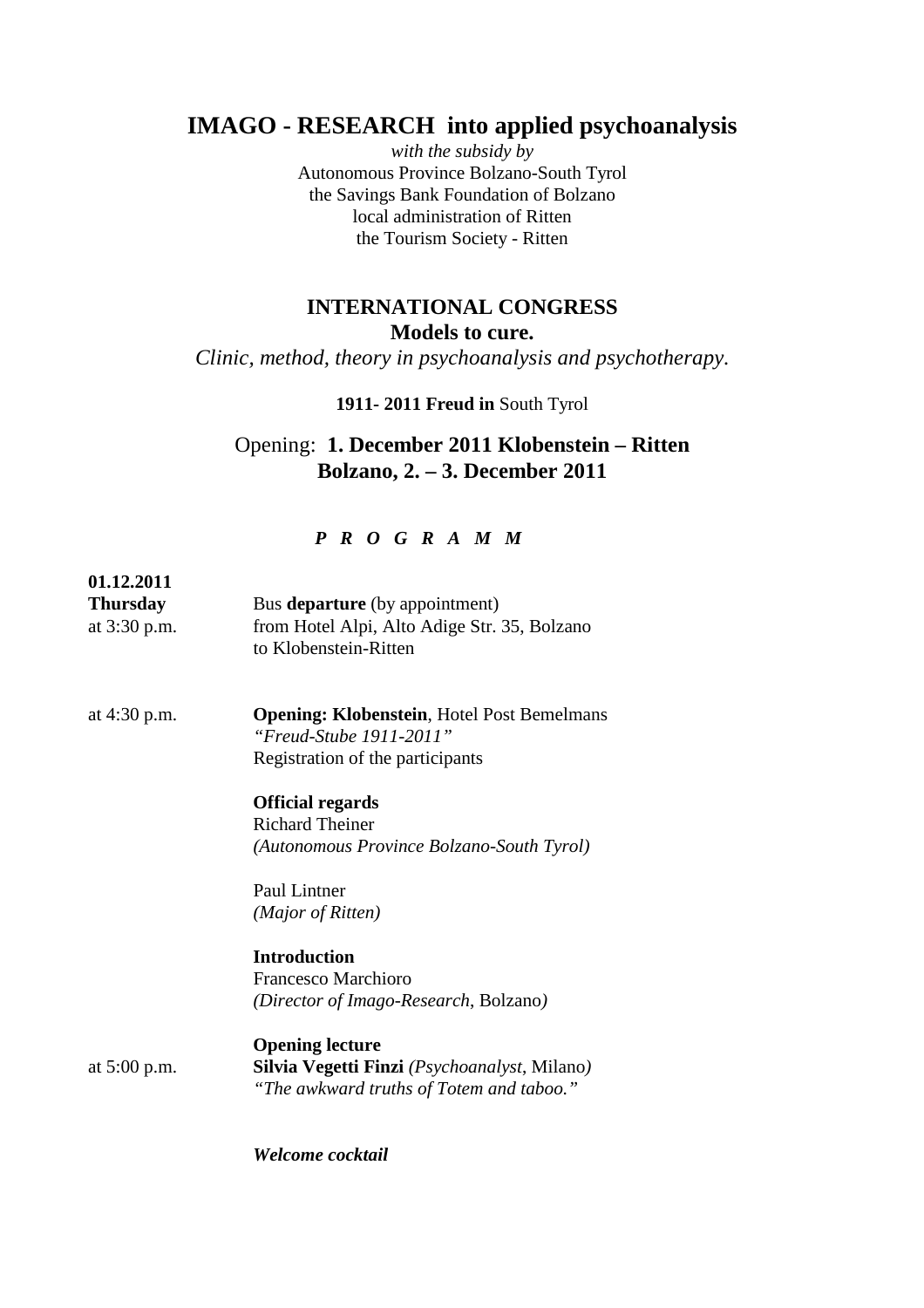| 02.12.2011<br><b>Friday</b>           | <b>Trevi Centre, Bolzano</b>                                                                                                                            |
|---------------------------------------|---------------------------------------------------------------------------------------------------------------------------------------------------------|
| at 8:00 a.m.                          | Registration of the participants                                                                                                                        |
| at 8:30 a.m.                          | Chairperson: Francesco Marchioro                                                                                                                        |
|                                       | David Tuckett (Psychoanalyst, London)<br>"What do psychoanalysts do and how they know do it?"                                                           |
| at 10:.00 a.m.                        | Paola Mariotti (Psychoanalyst, London)<br>"Implicit models: the connection between theory and<br>psychoanalytical practice."                            |
| at 11:00 a.m.                         | Pause                                                                                                                                                   |
| at 11:30 a.m.                         | Helmut Hinz (Psychiatry, Psychoanalyst, Tübingen)<br>"Optional interpretation and present interpretation."                                              |
| at $1:00$ p.m.                        | Discussion                                                                                                                                              |
|                                       | Pause                                                                                                                                                   |
|                                       | 000                                                                                                                                                     |
| at $2:30$ p.m.                        | Chairperson: Andreas Conca (Psychiatry, Bolzano)                                                                                                        |
|                                       | Marianne Springer Kremser (Psychiatry, psychoanalyst, Wien)<br>"Psychoanalysis, psychotherapy, ethics."                                                 |
| at $3:15$ p.m.                        | <b>Roger Pycha</b> ( <i>Psychiatry</i> , Bruneck)<br>"Models, shaping my therapeutic practice in a borderland."                                         |
| at $4:00$ p.m.                        | Marco Gay (Psychoanalyst, Verona)<br>"Method and style."                                                                                                |
| at 4:45 p.m.                          | Discussion                                                                                                                                              |
|                                       | 000                                                                                                                                                     |
| at 6:00 p.m.<br><i><b>Opening</b></i> | Civic gallery in Domenicani Place, 18 - Bolzano<br>Exhibition "Divine madness. Freud, an archaeologist?"<br>in cooperation with the Freud Museum London |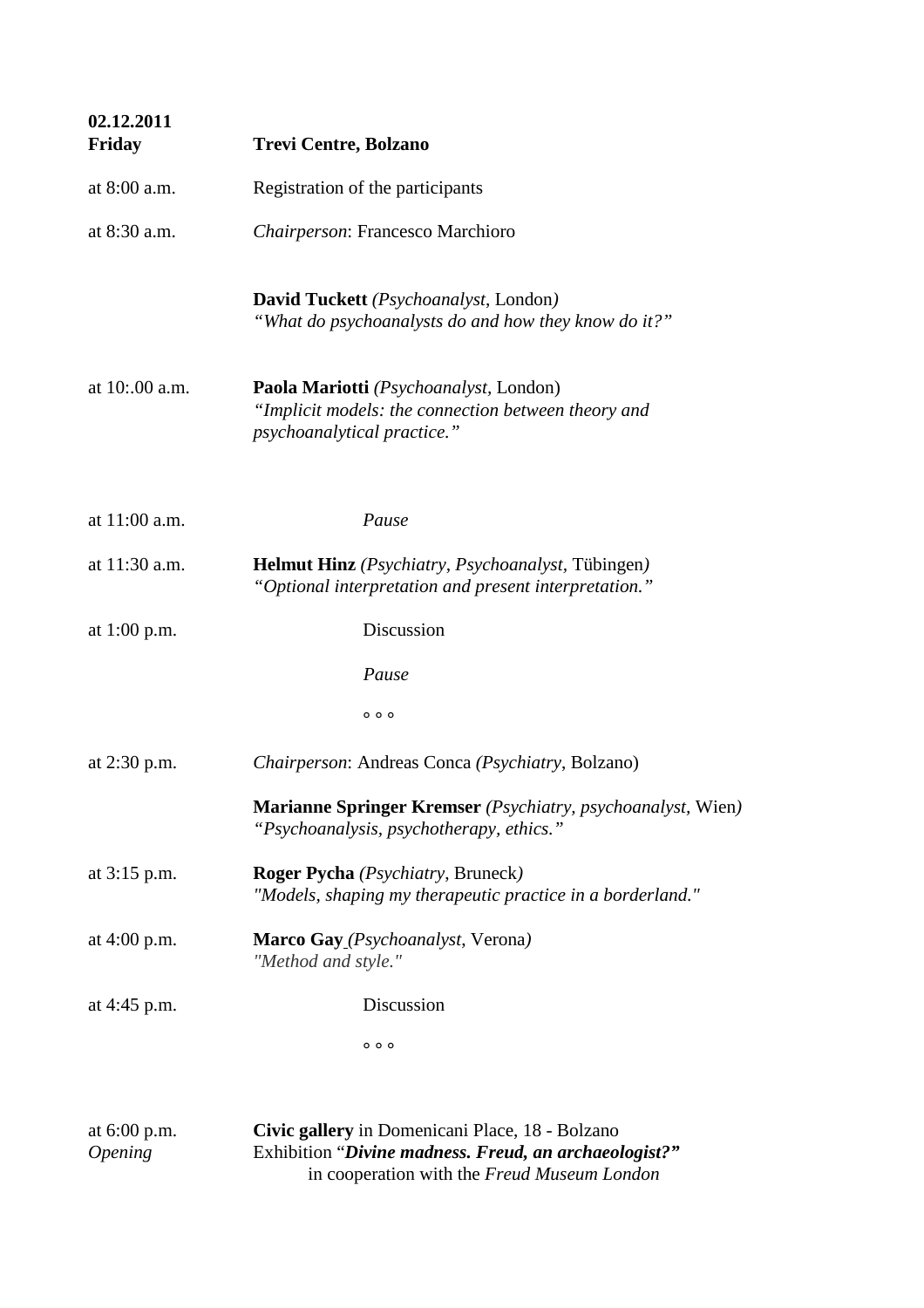| 03.12.2011<br><b>Saturday</b> | Trevi Centre, Bolzano                                                                                                                                  |
|-------------------------------|--------------------------------------------------------------------------------------------------------------------------------------------------------|
| at $9:00$ a.m.                | Chairperson: Francesco Marchioro                                                                                                                       |
|                               | <b>M. Christina Bacchetta</b> ( <i>Psychoanalyst</i> , Buenos Aires)<br>"Clinic and theory, which difference?"                                         |
| at $10:00$ a.m.               | <b>Juliet Mitchell</b> <i>(Psychoanalyst, London)</i><br>"Sisters and Brothers."                                                                       |
| at $11:00$ a.m.               | Pause                                                                                                                                                  |
| at $11:30$ a.m.               | <b>Leonardo Fogassi</b> (Neuroscientist, Parma)<br>"New contributions of neuroscience to models of the mind.<br>Emotions and mechanisms of mirroring." |
| at 1:00 p.m.                  | Final discussion                                                                                                                                       |

### *Scientific board and organizing committee*

Silvia Vegetti Finzi, Clotilde Ambrosetti, Claudia Bertagnolli, Giovanna Bronzini, Graziella Dell'Antone, Ilda Gambin, Roberto Mich, Adriana Montanari, Patrizia Razzano, Roberto Schöllberger, Maria Schrefler Reggiani, Mariateresa Semidoppio, Gianni Spinsante, Francesco Marchioro.

ECM credits has been requested for the following professionals: physicians, psychologists.

#### *Languages*

During the conferences *(2.-3. December)* a simultaneous translation in english-italian-german will be offered.

**EXACTED** and booking Imago-Research Association c/o Corso Italia, 30/A9 - 39100 BOLZANO -Italy-Tel. +39 0471270613 Handy +39 333 6347740 E-mail marchif@alice.it www.imagoricerche.it

**HOTEL** Reservation: Tourist Office, Bolzano Tel. +39 0471307000 E-mail info@bolzano-bozen.it